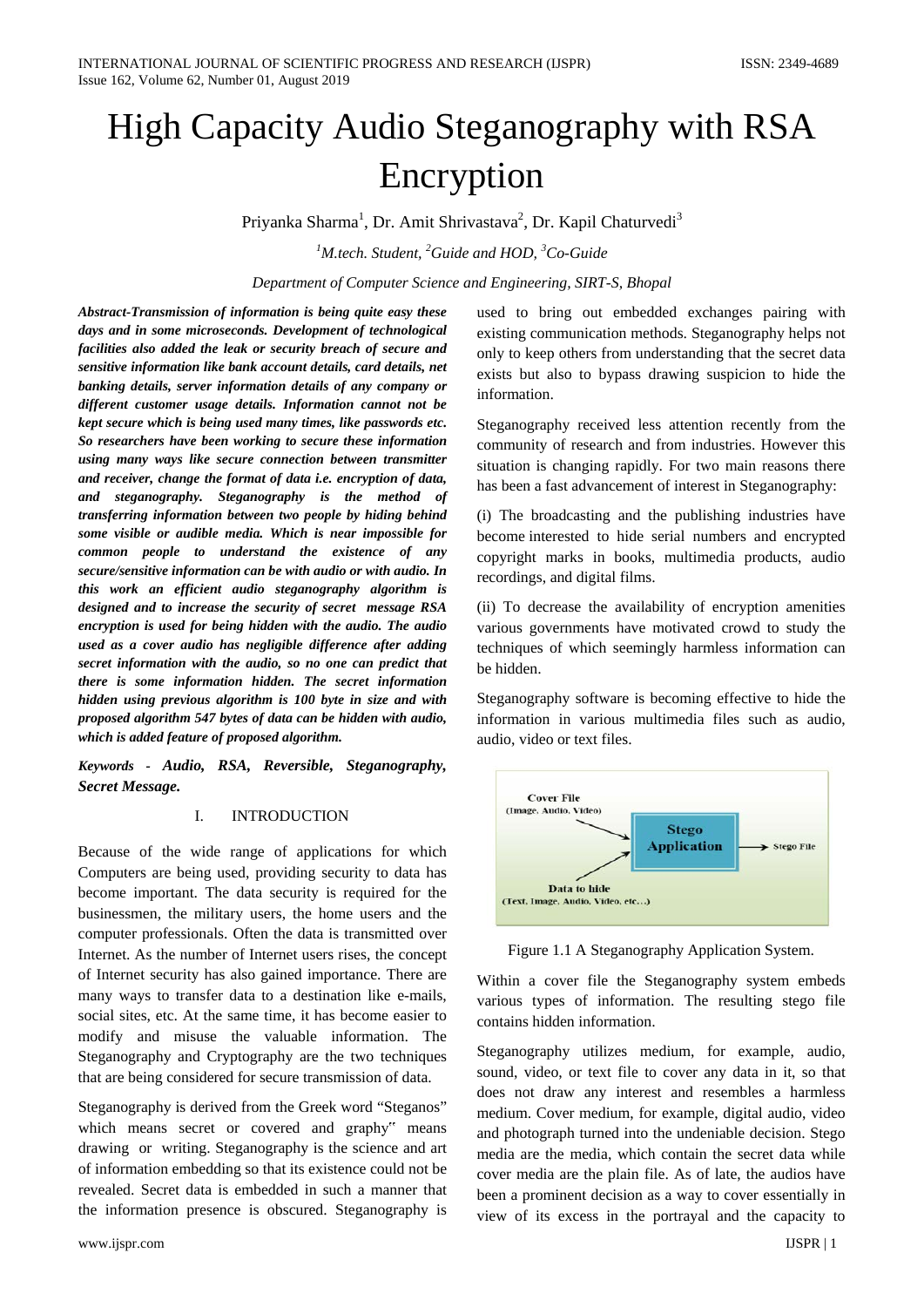## INTERNATIONAL JOURNAL OF SCIENTIFIC PROGRESS AND RESEARCH (IJSPR) ISSN: 2349-4689 Issue 162, Volume 62, Number 01, August 2019

infiltrate applications in everyday life. Throughout the years, numerous algorithms have been proposed to hide data in audios and growing new algorithms are a point of ebb and flow investigate. In this postulation, probably the most famous and powerful among audio Steganography algorithms are broke down for their instruments, focal points and drawbacks, which could be a profitable guide for future research scope openings.

The three significant classifications of steganographic techniques are: spatial domain strategy, frequency domain strategy and adaptive methods. The last one can be utilized both in past two cases, as it is considered as extraordinary cases. Once more, spatial domain and frequency domain are two expansive orders in audio steganography. In spatial domain, the hidden data is embedded legitimately in the intensity of the pixels i.e in spatial area technique, a steganographer made an alteration of the hidden message and the cover file, which suggests change at the phase of the least noteworthy bit. This technique is less muddled and has more powerful than the other two kinds of strategies, while in the event of frequency domain, first audio is transformed to frequency domain or transform domain and after that, the hidden data is embedded in the transform coefficients.

# II. RSA ENCRYPTION ALGORITHM

The rising growth of data communication technique and electronic transactions over the web has made system security to become the most important issue over the network. To provide modern security features, publicprivate key cryptosystems are used. One of such cryptosystem is RSA algorithm. Though computation in RSA takes more time by if the message to be encrypted is generated randomly then RSA will prove to be good cryptography algorithm for system security [7].

For the better working of RSA based cryptosystem the system has the public key for decryption and the user will have the device containing the private key assigned to the user. And instead of entering the password the user will just have to insert the device to the system and the system will do the cross checking of the password for that particular user and allow access accordingly [8].

# 1. Public-key encryption

In RSA, encryption keys are made public while the decryption keys are kept private, so only the person with the correct decryption key can decipher an encrypted message. Everyone has their own encryption and corresponding decryption keys. The keys are made in such a way that the decryption key cannot be easily deduced from the public encryption key.

2. Digital signatures

The receiver may need to verify that a transmitted message is actually originated from the sender, and didn't just come from authentication. This is done with the help of the sender's decryption key, and later the signature can be verified by anyone, using the corresponding public encryption key. Signatures therefore cannot be copied. Also, no signer can later deny having signed the message.

The various steps involved in RSA algorithm are :

# *A. Finding large prime numbers*

Finding 'n' is the first step of the algorithm, where 'n' is the product of two prime numbers 'p'  $\&$  'q'. The number 'n' will be revealed in the encryption and decryption keys, but the numbers 'p' and 'q' will not be explicitly shown. The prime numbers 'p' and 'q' should be large such that it will be very difficult to derive from 'n'.

= × … … … … … … … … . . … … … … … … … . 1

## *B. Finding the public key (e)*

Choose a number 'e' such that 'e' is co-prime to  $\varphi(n)$ , where  $\varphi(n)$  is the Euler's totient function that counts the number of positive integers less than or equal to 'n' that are relatively prime to 'n' i.e.

$$
\varphi(n) = (p-1)(q-1) \dots \dots \dots \dots \dots \dots \dots \dots \dots Eq.2
$$
  
Gcd(e, \varphi(n)) = 1 \dots \dots \dots \dots \dots \dots \dots \dots \dots \dots \dots Eq.3

where,  $1 < e < \varphi(n)$ 

C. Determine the private key 
$$
(d)
$$

Determine the private key 'd such that'd' is the multiplicative inverse of the public

key 'e' i.e.

$$
d^{-1} = e \left( mod(\varphi(n)) \right) \dots \dots \dots \dots \dots \dots \dots \dots \dots \dots \dots Eq. 4
$$

## *C. Encryption*

Let 'm' be the message (integer type) that is to be encrypted using public key 'e' to give the encrypted message as 'c' where 'c' is calculated as

$$
c = m^e \big( mod(n) \big) \dots \dots \dots \dots \dots \dots \dots \dots \dots \dots \dots Eq.5
$$

#### *D. Decryption*

The decrypted message 'm' is found out using the private key'd' and is calculated

as:

$$
m = cd (mod(n)) \dots \dots \dots \dots \dots \dots \dots \dots \dots Eq. 6
$$
  
III. PROPOSED METHODOLOGY

In this proposed work, first, encode secret message utilizing RSA encryption algorithm. And after that applying proposed Substitution algorithm, implant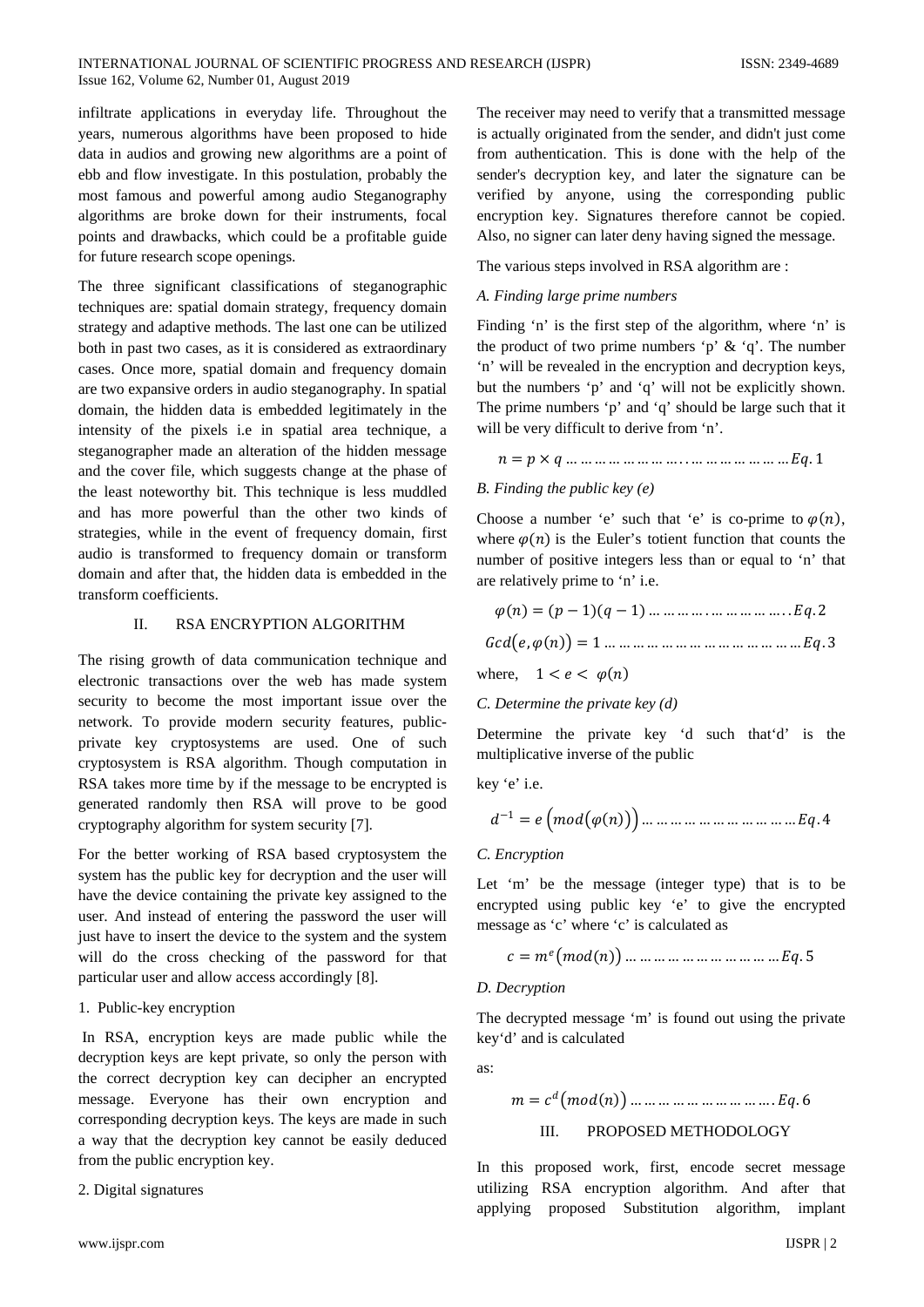message bits to the sound piece stream (16 bit test) in arbitrary and higher layer positions (increment the robustness) to get a gathering of chromosomes. Presently RSA Algorithm administrators are utilized to get the cutting edge chromosomes.

In this work, an intelligent RSA algorithm is utilized to install the message bits in the more profound layers of tests and modify different bits to diminish the mistake and if modification isn't feasible for any example it will disregard them, which aides in accomplishing higher limit which alludes to the measure of data that an information

concealing plan can effectively insert without presenting perceptual contortion in the stamped media and robustness which estimates the capacity of implanted information or watermark to withstand against purposeful and unexpected attacks.

As a performance measure for audio twisting due to hiding of message, the outstanding peak signal-to noise ratio (PSNR), which is arranged under distinction mutilation measurements, can be connected to stego sounds execution advancement of proposed work has been done dependent on PSNR execution of proposed methodology.



Fig. 3.1 Block Diagram of Embedding Process

# *a. Embedding Process*

In audio steganography procedure the spread audio tests are divided to get guess and definite coefficients. The secret message is encoded powerfully utilizing the measurements of the message. The duration of the secret message is used for encryption in the suggested approach. The scrambled secret message is covered up in the point by point coefficients of the spread. In the extraction stage, the stego audio tests are changed utilizing reversible methodology. The encoded secret message is recovered from the point by point coefficients of the spread. At that point it is unscrambled utilizing the equivalent factual data. Fig. 3.1 demonstrates the square graph of proposed algorithm. and Fig. 3.2 demonstrates the progression of procedure of extraction process. The embedding procedure is as following.

First the audio record is handled in MATLAB condition the audio documents is sectioned and phase contrasts are determined and dependent on phase distinction computation a grid of phase is made and a secret data which is to be insert in audio are changed over into its identical binary structure and included audio document. The audio document is remade again an embedded stego audio is acquired as an output of embedded square.

The point of Extraction RSA is to implant the secret back rub into the multi-media content audio in proposed work. The presentation of reversible steganography is assessed in the capacity to distinguish the of alteration. Fundamentally the misfortune less compression technique is utilized to embed. The proposed work process flow has been provided in Fig. 3.4.

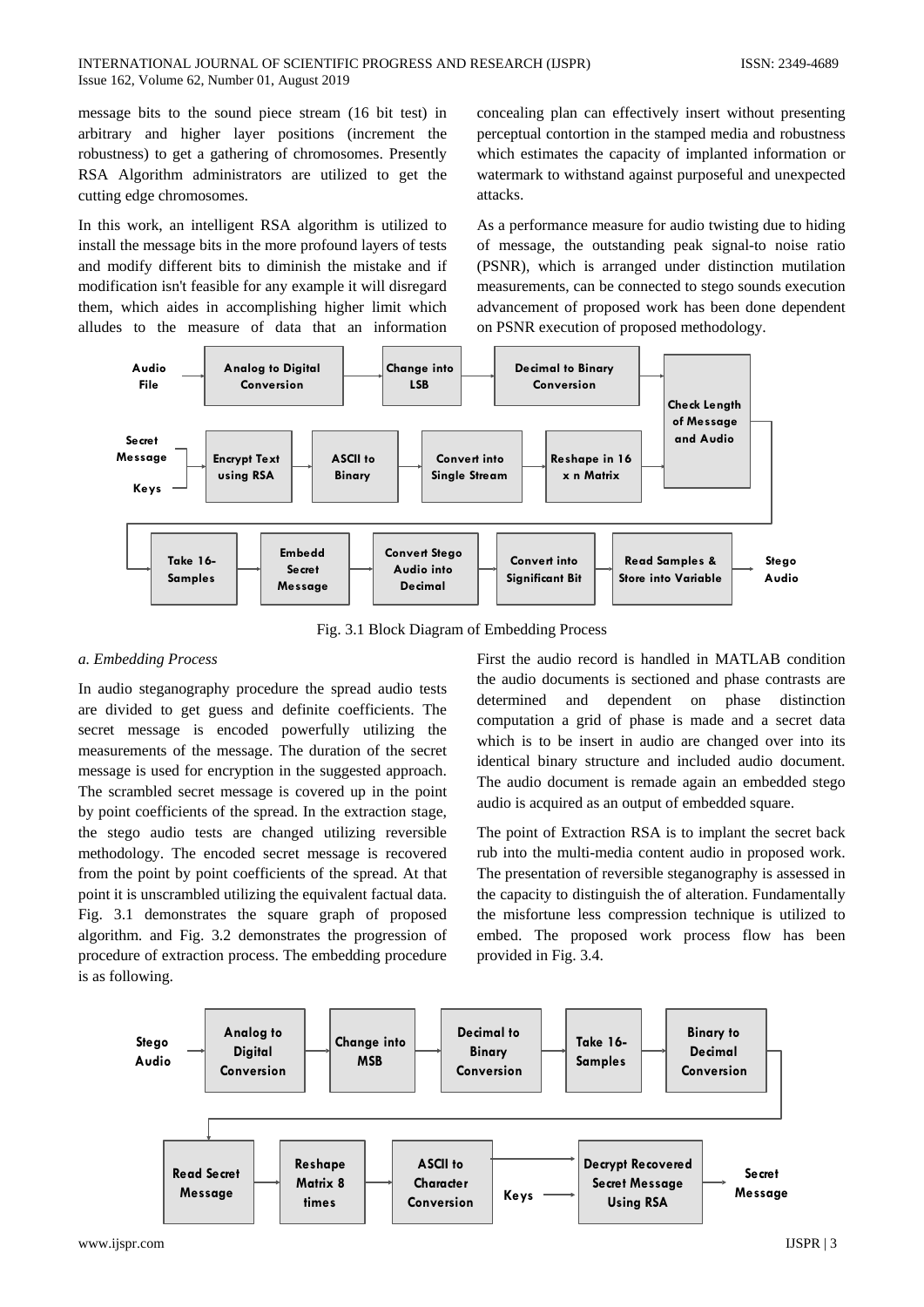## INTERNATIONAL JOURNAL OF SCIENTIFIC PROGRESS AND RESEARCH (IJSPR) ISSN: 2349-4689 Issue 162, Volume 62, Number 01, August 2019



Fig. 3.2 Block Diagram of Extraction Process

strategy that increases safety and decreases the technique's complexity.



Fig. 3.4 Flow Chart of Extraction Process

Fig. 3.3 Flow Chart of Embedding Process

# *b. Extraction Algorithm*

At the receiver end will be removed from the embedded audio file. If the audio extracted matches with the stego text, the audio will be recognized at the end of the receiver. Fig. 3.2 Shows the block representation of the proposed algorithm for extraction.

# IV. SIMULATION OUTCOMES

In this examination Implementation and simulation of proposed audio steganography utilizing RSA plot with higher length of secret message has finished in MATLAB Simulation condition. The led work in this exploration intends to structure a successful audio steganography technique to discover an answer for the security issue past techniques. Likewise, it offers an effective strategy to shroud audio data in more protected manner with the utilization of the MATLAB program. The Secret information is encrypted using an audio steganography

Results are provided for various audio files with varying amounts of concealed information. Stego audio quality is evaluated with PSNR.

The execution of this technique is assessed with three sorts of payload limit: enormous, medium, and little. The spread audio sign is a music file and the secret file is a content file, both having fixed piece tests.

Keeping spread audio tests steady, the secret content examples sizes are fluctuated to survey the presentation of the technique and in this manner the variety of the security with limit is contemplated. Enough number of tests is considered for spread audio, and the secret content examples are taken as half, same, and twofold that of the spread audio. The secret content file is compacted and by implication encoded by reversible algorithm. The whole procedure has finished in MATLAB recreation.

The relative examination of proposed work with existing base work has given in Table 1 where past work from base paper [1] has taken as reference and proposed fill in as augmentation of base work. The correlation has analyzed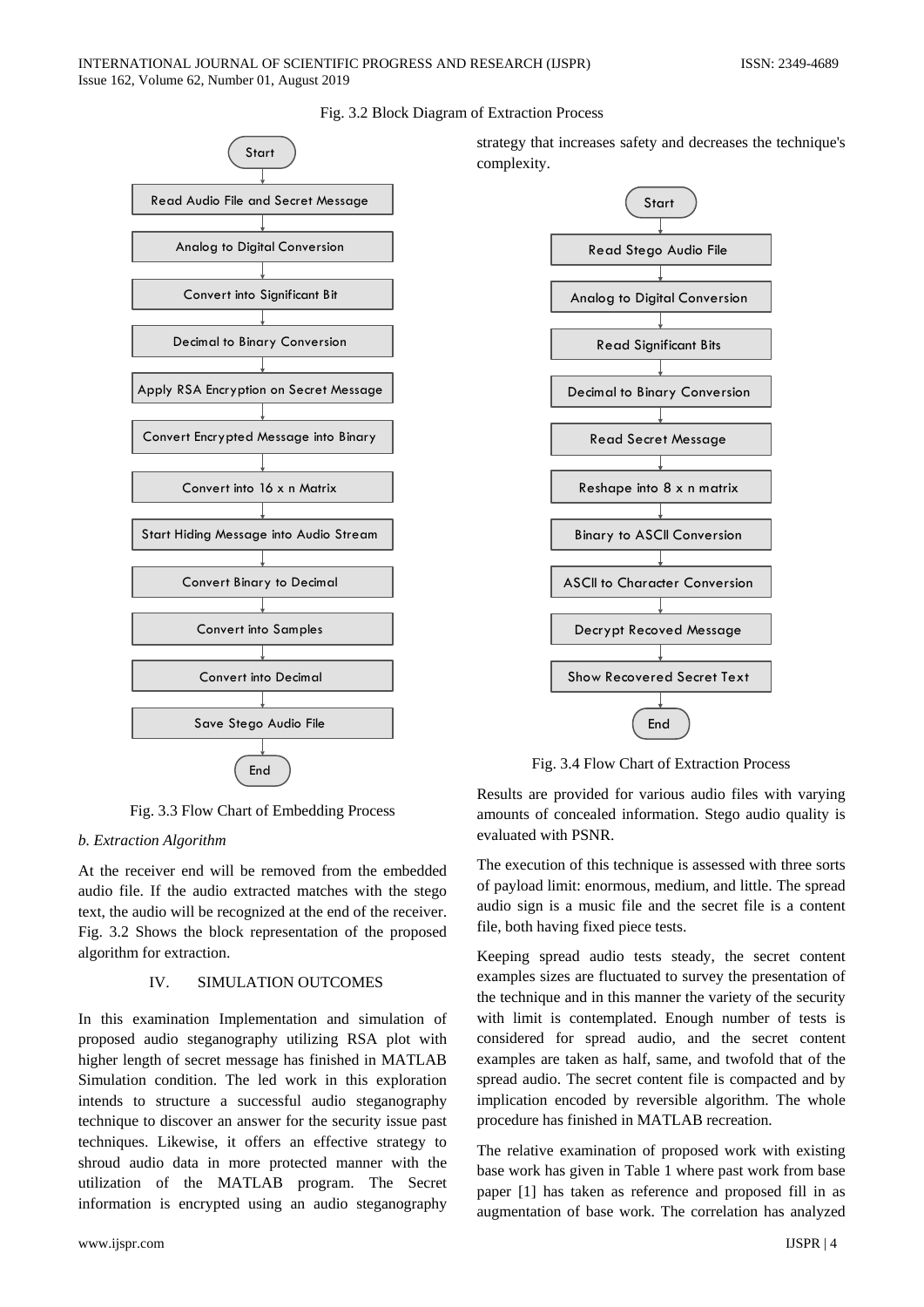as far as PSNR value in dB for different secret message size and audio file size.

work to 547 chomp of secret content size for filed audio file size accomplished PSNR 106.04 dB.

For audio file size 254945, secret message of length 100 byte has past PSNR 50.67 has reached out in proposed



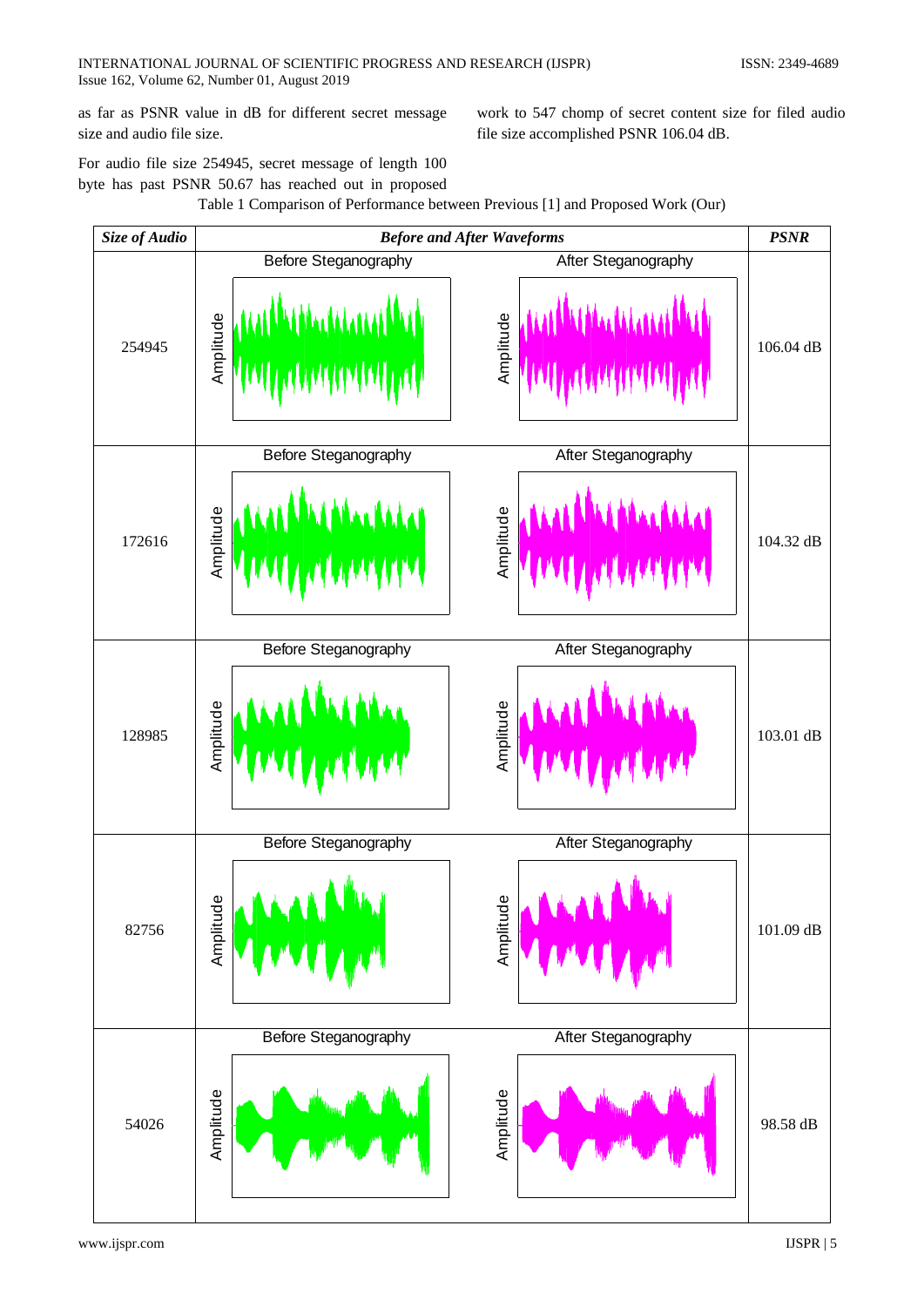The above assessment dependent on reenactment has done for various audio tests, for example, 172616, 128985, 82756, and 54026. The relating PSNR for all examples for fixed message 547 byte has accomplished better performance against past base work.

Table 2 shows the comparative analysis of proposed work with respect to previous base work in terms of secret message size and corresponding PSNR value recorded for a fixed audio file size.

| Table 2: Comparison of Performance between Previous [1] |
|---------------------------------------------------------|
| and Proposed Work (Our)                                 |

|              | Previous [1]                                       |                     | Proposed(Our)                                             |                     |
|--------------|----------------------------------------------------|---------------------|-----------------------------------------------------------|---------------------|
| File<br>Size | <b>Secret</b><br><b>Message</b><br>Size<br>(bytes) | <b>PSNR</b><br>(dB) | <b>Secret</b><br><b>Message</b><br><b>Size</b><br>(bytes) | <b>PSNR</b><br>(dB) |
| 254945       | 100                                                | 50.67               | 547                                                       | 106.04              |
| 172616       | 100                                                | 39.43               | 547                                                       | 104.32              |
| 128985       | 100                                                | 68.25               | 547                                                       | 103.01              |
| 82756        | 100                                                | 40.31               | 547                                                       | 101.09              |
| 54026        | 100                                                | 42.60               | 547                                                       | 98.58               |



Fig. 4.1 Side by Side Comparison of PSNR with Previous [1] Work

The graphical representation of comparative analysis of proposed work and previous base work has shown in Fig. 4.1 in terms of PSNR in dB. It can be concluded to analyze bar chart that proposed work has better performance against existing work.

# V. CONCLUSION AND FUTURE SCOPE

In this examination, presently multi day, and turns into a dynamic theme in both private and government areas. In our proposed work researches that audio steganography

improvement by joining audio and picture through RSA falls into a few classes viz. For example, the exacting method for selecting the secret message, audio information to be incorporated into the media content. The suggested framework uses the RSA method used to embed data, which changes the content of the media marginally. At that point the RSA algorithms have been additionally considered in order to play out the extraction without data to proposed higher PSNR incentive to the past work to various secret message sizes.

The work presented in this Study is, hopefully, appreciated inside the characterized degree, yet look into never closes, along these lines, future research is relied upon to investigate skylines past the extent of this work. It is trusted that the impediments of this work would be considered as the start for the examination in the future. The viability and effectiveness of the proposed framework can be improved and upgraded in the method for limit, Security and robustness of audio steganography.

# **REFERENCES**

- [1] R. Indrayani, H. A. Nugroho and R. Hidayat, "An evaluation of MP3 steganography based on modified LSB method," 2017 International Conference on Information Technology Systems and Innovation (ICITSI), Bandung, 2017, pp. 257-260
- [2] S. P. Rajput, K. P. Adhiya and G. K. Patnaik, "An Efficient Audio Steganography Technique to Hide Text in Audio," 2017 International Conference on Computing, Communication, Control and Automation (ICCUBEA), Pune, 2017, pp. 1-6.
- [3] Z. Sultana, F. Jannat, S. S. Saumik, N. Roy, N. K. Datta and M. N. Islam, "A new approach to hide data in color image using LSB steganography technique," 2017 3rd International Conference on Electrical Information and Communication Technology (EICT), Khulna, 2017, pp. 1-6
- [4] M. Tayel, A. Gamal and H. Shawky, "A proposed implementation method of an audio steganography technique," 2016 18th International Conference on Advanced Communication Technology (ICACT), Pyeongchang, 2016, pp. 180-184
- [5] P. Johri, A. Mishra, S. Das and A. Kumar, "Survey on steganography methods (text, image, audio, video, protocol and network steganography)," 2016 3rd International Conference on Computing for Sustainable Global Development (INDIACom), New Delhi, 2016, pp. 2906- 2909
- [6] M. M. Salih and M. S. Atoum, "Applying AWGN MP3 Steganography Attack in BiLSB and SLSB Techniques," 2015 4th International Conference on Advanced Computer Science Applications and Technologies (ACSAT), Kuala Lumpur, 2015, pp. 62-67
- www.ijspr.com IJSPR | 6 [7] Yakun Dong, Ru Zhang, Jianyi Liu, Chenlei Cao and Di Xiao, "The MP3 steganography algorithm based on